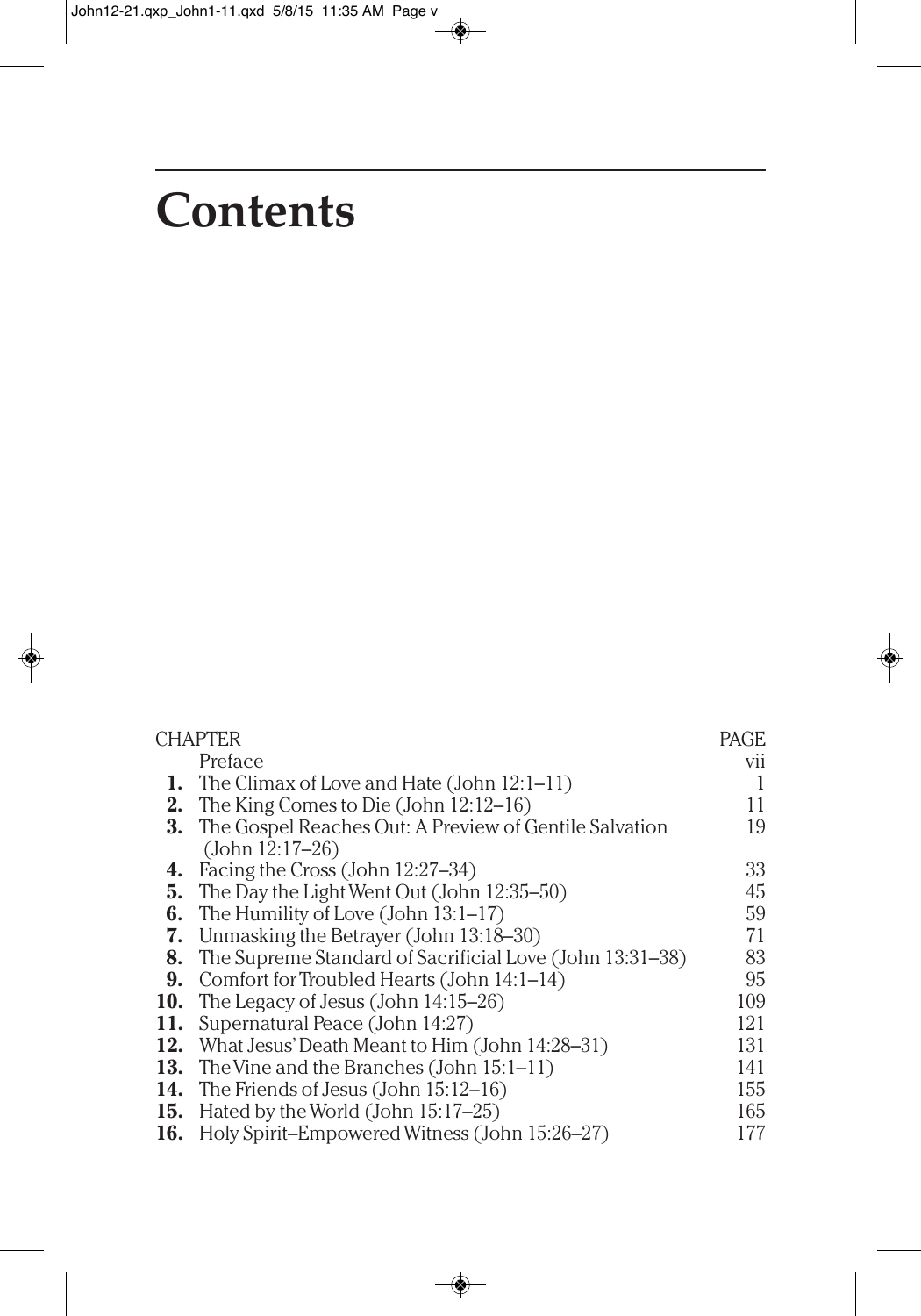| 17. | The Holy Spirit Convicts the World (John 16:1-11)            | 187 |
|-----|--------------------------------------------------------------|-----|
| 18. | The Holy Spirit Reveals the Truth (John 16:12-15)            | 199 |
| 19. | From Sorrow to Joy (John 16:16–24)                           | 211 |
| 20. | Three Cardinal Christian Virtues (John 16:25–33)             | 221 |
| 21. | The Real Lord's Prayer (John 17:1)                           | 233 |
| 22. | Jesus' Prayer and the Eternal Plan of God (John 17:1b-5)     | 245 |
| 23. | Jesus Prays for His Disciples-Part 1:                        | 257 |
|     | As Those Whom the Father Had Given Him (John 17:6-10)        |     |
| 24. | Jesus Prays for His Disciples-Part 2:                        | 271 |
|     | As Those Whom He Is about to Leave (John 17:11-19)           |     |
| 25. | Jesus Prays for All Believers-Part 1:                        | 285 |
|     | That They Would Be Presently United in Truth (John 17:20-23) |     |
| 26. | Jesus Prays for All Believers-Part 2:                        | 295 |
|     | That They Would One Day Be Reunited in Glory (John 17:24-26) |     |
| 27. | Jesus' Betrayal and Arrest (John 18:1-11)                    | 303 |
| 28. | Jesus' Trial; Peter's Denial (John 18:12-27)                 | 313 |
| 29. | Jesus Before Pilate-Part 1:                                  | 323 |
|     | Phase One of the Civil Trial (John 18:28-38)                 |     |
| 30. | Jesus Before Pilate-Part 2:                                  | 333 |
|     | Phase Three of the Civil Trial (John 18:39-19:16)            |     |
|     | <b>31.</b> The Crucifixion of Jesus Christ (John 19:17–30)   | 345 |
| 32. | The Death-Conquering Savior (John 19:31-20:10)               | 359 |
| 33. | The Resurrected Christ (John 20:11-31)                       | 371 |
| 34. | Epilogue-Part 1:                                             | 387 |
|     | Self-effort or Spiritual Power? (John 21:1–14)               |     |
| 35. | Epilogue-Part 2:                                             | 397 |
|     | How to Be a Committed Christian (John 21:15-25)              |     |
|     | <b>Bibliography</b>                                          | 407 |
|     | <b>Index of Greek Words</b>                                  | 409 |
|     | Index of Scripture                                           | 410 |
|     | <b>Index of Subjects</b>                                     | 420 |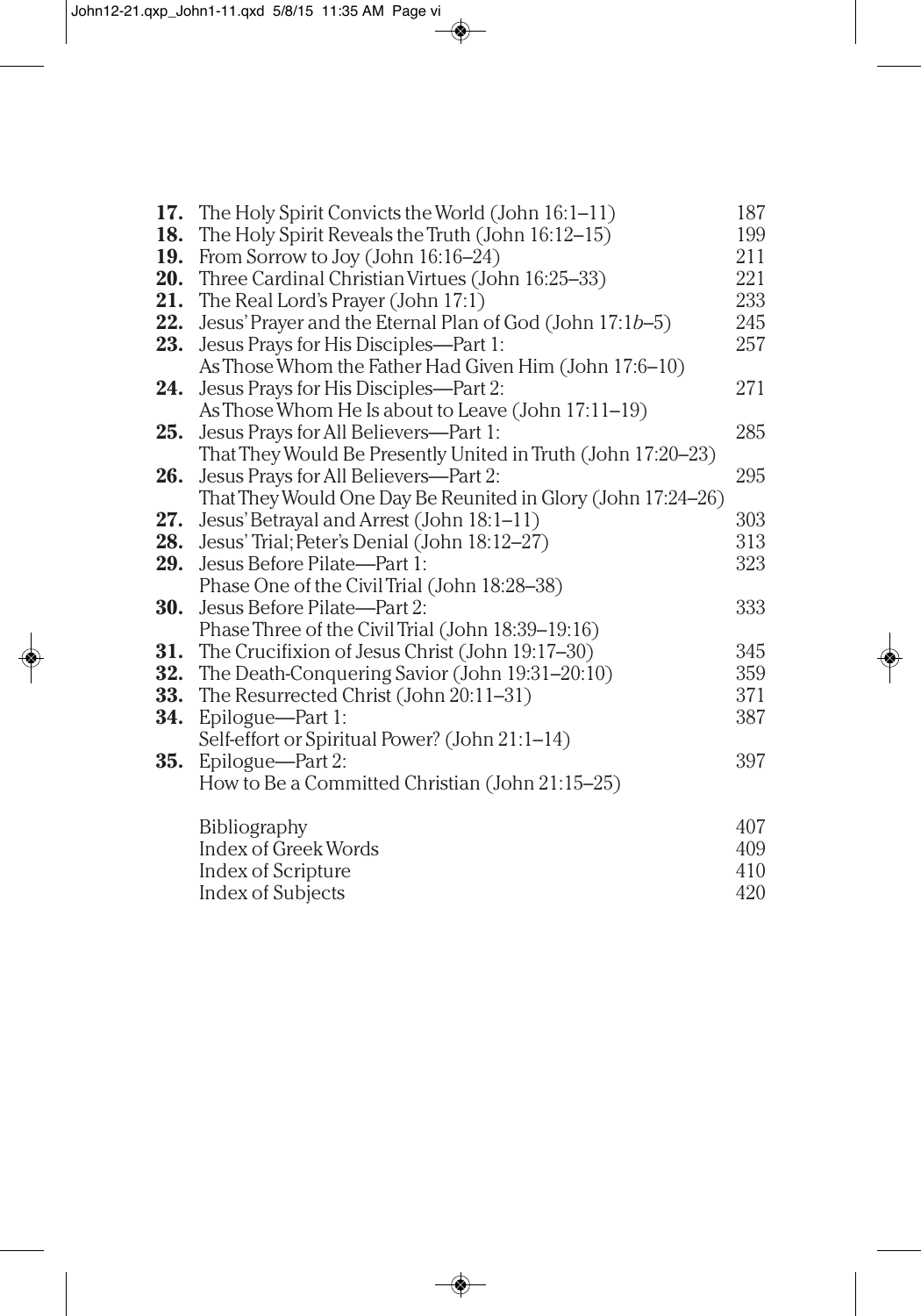# **The Climax of Love and Hate** (John 12:1–11) **1**

**Jesus, therefore, six days before the Passover, came to Bethany where Lazarus was, whom Jesus had raised from the dead. So they made Him a supper there, and Martha was serving; but Lazarus was one of those reclining at the table with Him. Mary then took a pound of very costly perfume of pure nard, and anointed the feet of Jesus and wiped His feet with her hair; and the house was filled with the fragrance of the perfume. But Judas Iscariot, one of His disciples, who was intending to betray Him, said, "Why was this perfume not sold for three hundred denarii and given to poor people?" Now he said this, not because he was concerned about the poor, but because he was a thief, and as he had the money box, he used to pilfer what was put into it. Therefore Jesus said, "Let her alone, so that she may keep it for the day of My burial. For you always have the poor with you, but you do not always have Me." The large crowd of the Jews then learned that He was there; and they came, not for Jesus' sake only, but that they might also see Lazarus, whom He raised from the dead. But the chief priests planned to put Lazarus to death also; because on account of him many of the Jews were going away and were believing in Jesus.** (12:1–11)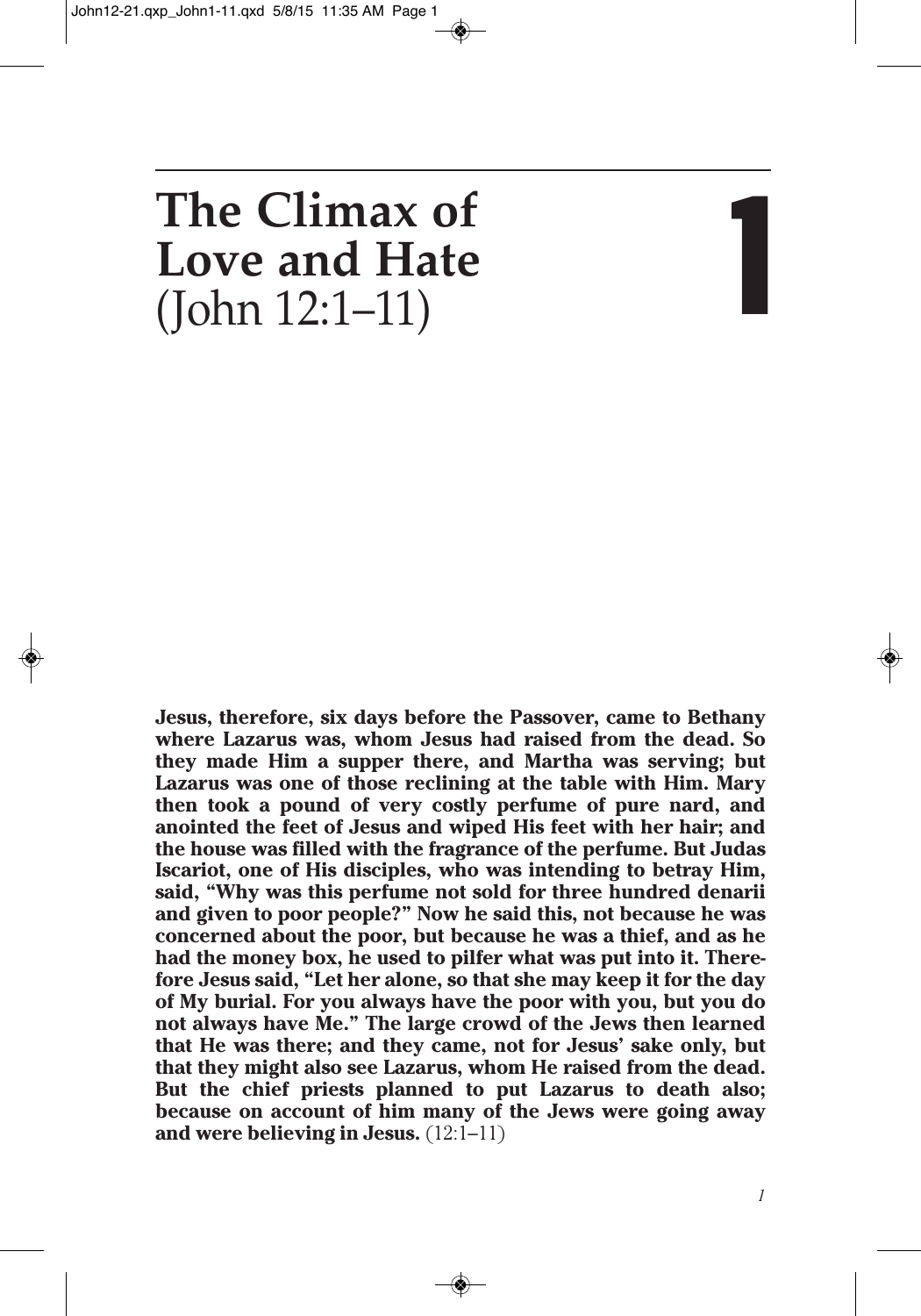The incarnation of the Lord Jesus Christ marks the zenith of history.His life not only divides the calendar (B.C. means"before Christ";A.D. ["anno Domini"] means "in the year of the Lord"), but also human destiny. As Jesus Himself warned those who rejected Him, "Unless you believe that I am He,you will die in your sins"(John 8:24),and on another occasion,"Do you suppose that I came to grant peace on earth? I tell you, no,but rather division"(Luke 12:51; cf.Luke 2:34).Like no one else,Jesus Christ evokes the antithetical extremes of love and hate, devotion and rejection, worship and blasphemy, and faith and unbelief. How people respond to Him divides the sheep from the goats; the wheat from the tares;believers from unbelievers;the saved from the lost.

John wrote his gospel to present Jesus as the Son of God and the Messiah (20:31). In so doing, he also recorded how people reacted to Jesus' messianic claims and miraculous signs. The apostle accordingly cites numerous examples of those who believed in Jesus (1:35–51; 2:11; 4:28–29, 41–42, 53; 6:69; 9:35–38; 10:42; 11:27, 45; 12:11; 16:27, 30; 17:8; 19:38–39; 20:28–29), and those who rejected Him (1:10–11; 2:20; 3:32; 5:16–18,38–47; 6:36,41–43,64,66; 7:1,5,20,26–27,30–52; 8:13–59; 9:16,29, 40–41;10:20,25–26;11:46–57;12:37–40).

In this passage, which relates the story of Mary's anointing of Jesus, the themes of belief and unbelief are particularly clear.The worshipful act of Mary epitomizes faith and love; the cold, calculated, cynical response of Judas epitomizes unbelief and hatred.The section also records other reactions to Jesus, including the devoted service of Martha, the indifference of the crowd, and the hostility of the religious leaders.

The Lord's raising of Lazarus had stirred up murderous opposition from the hostile Jewish leaders (11:46–53).They decided that they had to kill both Jesus and Lazarus. Since His hour to die had not yet come (7:30; 8:20; 12:23; 13:1), Jesus left the vicinity of Jerusalem and stayed in the village of Ephraim (11:54),about a dozen miles to the north on the edge of the wilderness. From there He made a brief visit to Samaria and Galilee (Luke 17:11–19:28) and then, **six days before the Passover, came** once more **to Bethany.** His arrival would have been on the Saturday before the Passover. (Because the distance people were permitted to travel on the Sabbath was limited [cf.Acts 1:12], the Lord may have arrived after sundown on Friday. That, according to Jewish reckoning, would have been after the Sabbath had begun.) John described **Bethany** as the village **where Lazarus** lived,and Lazarus as its now most famous resident, since **Jesus had raised** him **from the dead.**

From the account of the supper given there in His honor, five varied reactions to Jesus emerge: Martha responded with heartfelt service,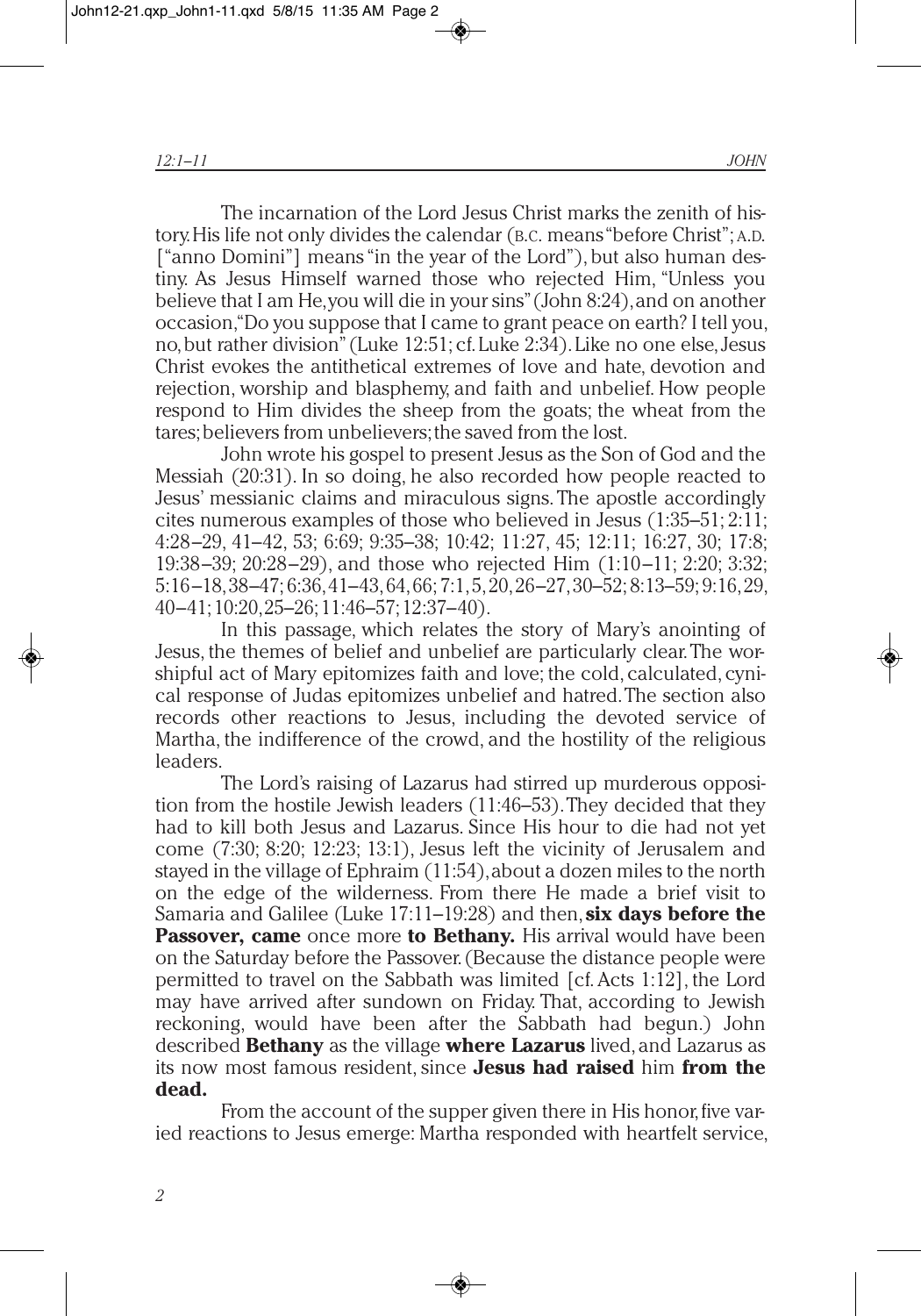Mary with humble sacrifice,Judas with hypocritical self-interest,the people with hollow superficiality, and the religious leaders with hostile scheming.

# THE HEARTFELT SERVICE OF MARTHA

# **So they made Him a supper there, and Martha was serving; but Lazarus was one of those reclining at the table with Him.** (12:2)

The Sanhedrin had decreed that anyone who knew where Jesus was should report that information to them  $(11:57)$ . But rather than turning Him in like some criminal, the Lord's friends in Bethany gave **a supper** in His honor. The purpose of the event was to express their love for Him,and especially their gratitude for His raising of Lazarus. Since *deipnon* (**supper**) refers to the main meal of the day, it would have been a lengthy one, designed with much time for leisurely conversation. The guests were surely **reclining,** leaning on one elbow with their heads toward a low, U-shaped table. How many people were there is not known, but at least Jesus, the Twelve, Mary, Martha, Lazarus, and probably Simon the leper were present.

Luke records a visit by Jesus to the home of Mary and Martha several months earlier, which provides insight into Martha's attachment to serving,even when it was not the priority:

> Now as they were traveling along, He entered a village; and a woman named Martha welcomed Him into her home. She had a sister called Mary, who was seated at the Lord's feet, listening to His word. But Martha was distracted with all her preparations; and she came up to Him and said,"Lord,doYou not care that my sister has left me to do all the serving alone? Then tell her to help me."But the Lord answered and said to her,"Martha, Martha, you are worried and bothered about so many things; but only one thing is necessary, for Mary has chosen the good part,which shall not be taken away from her." (Luke 10:38–42)

Even after such a rebuke, here again being true to her interest, **Martha was** involved in **serving** the meal.(That John describes **Lazarus** as **one of** the guests **reclining at the table with** Jesus suggests that the feast was not in his and his sisters' home.) Matthew 26:6 and Mark 14:3 make more than a suggestion, stating specifically that the meal was held in the house of Simon the leper. Though the descriptive name stuck to him, he obviously had been healed from his disease, for people would never have gathered in the home of someone with an active case of leprosy. Not only would they have feared contagion, but also to socialize would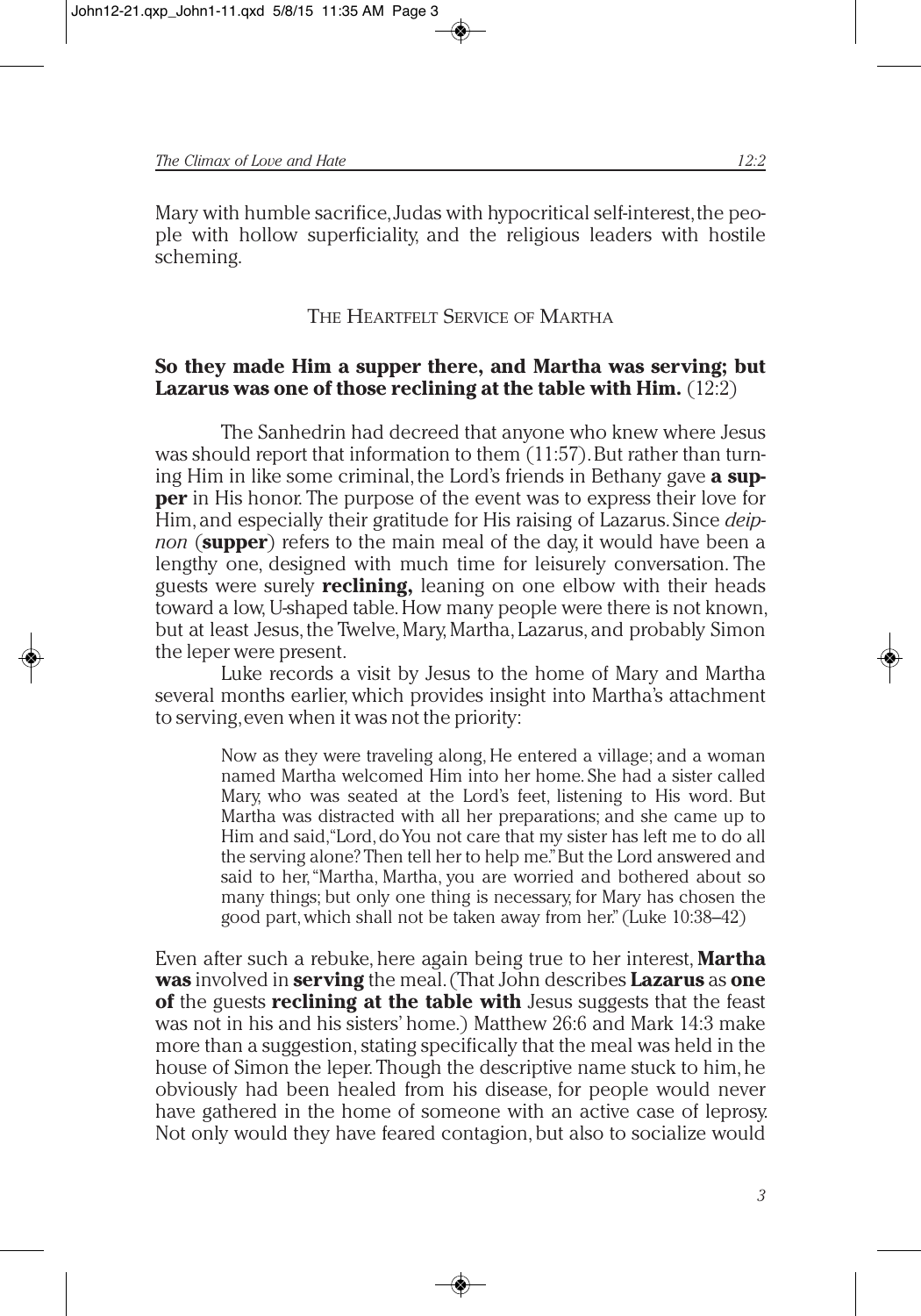have ceremonially defiled them, since lepers were unclean (Lev. 13:45). Nor is it likely that Simon would have owned a house and hosted a meal in it if he had still been sick,since lepers were social outcasts (Num.5:2). Because cures for leprosy were beyond the limited medical knowledge of that time, it is reasonable to believe that Jesus had earlier healed him.

Though others were served also, Martha's service on this occasion was primarily directed atJesus,and was commendable for two related reasons: it was motivated by loving gratitude to Him, and by a desire to generously honor Him in the way she best knew how. There was no rebuke as in the earlier incident. Like her, all Christians are to be engaged in selfless service (Rom. 12:11; cf.Gal. 5:13; Col. 3:24; Heb. 9:14). Jesus said,"The greatest among you shall be your servant" (Matt. 23:11) and declared of Himself,"I am among you as the one who serves"(Luke 22:27), and,"the Son of Man did not come to be served, but to serve" (Matt. 20:28). Paul repeatedly described himself as a bond-servant of Jesus Christ (Rom. 1:1; 2 Cor. 4:5;Gal. 1:10; Phil. 1:1;Titus 1:1; cf. 1 Cor. 3:5; 4:1; 2 Cor. 3:6; 6:4; 11:23), as did James (James 1:1), Peter (2 Peter 1:1), Jude (Jude 1), and John (Rev. 1:1). In John 12:26 the Lord promised those who faithfully serve Him, "If anyone serves Me, he must follow Me; and where I am, there My servant will be also; if anyone serves Me, the Father will honor him."Although it tends to be overshadowed by Mary's dramatic act of worship, Martha's humble service on this occasion was no less commendable and pleasing to the Lord.

# THE HUMBLE SACRIFICE OF MARY

# **Mary then took a pound of very costly perfume of pure nard, and anointed the feet of Jesus and wiped His feet with her hair; and the house was filled with the fragrance of the perfume.** (12:3)

In keeping with her portrayal elsewhere in the Gospels (cf. 11:32–33; Luke 10:39), Mary once again appears as the more pensive, reflective, and emotional of the two sisters. In a startling, spontaneous outpouring of her love for Him, she **took a pound of very costly perfume of pure nard, and anointed the feet of Jesus.** A **pound** (a Roman measure, equivalent to about twelve ounces by today's standards) was a large amount of **perfume. Nard** was a fragrant oil extracted from the root and spike (hence the translation "spikenard" in some English versions) of a plant native to the mountains of northern India. Perfume made from **nard** was **very costly** because of the great distance from which it had to be imported.Mary's **nard** was **pure** in quality, making it even more valuable. Some were thinking it was worth "over three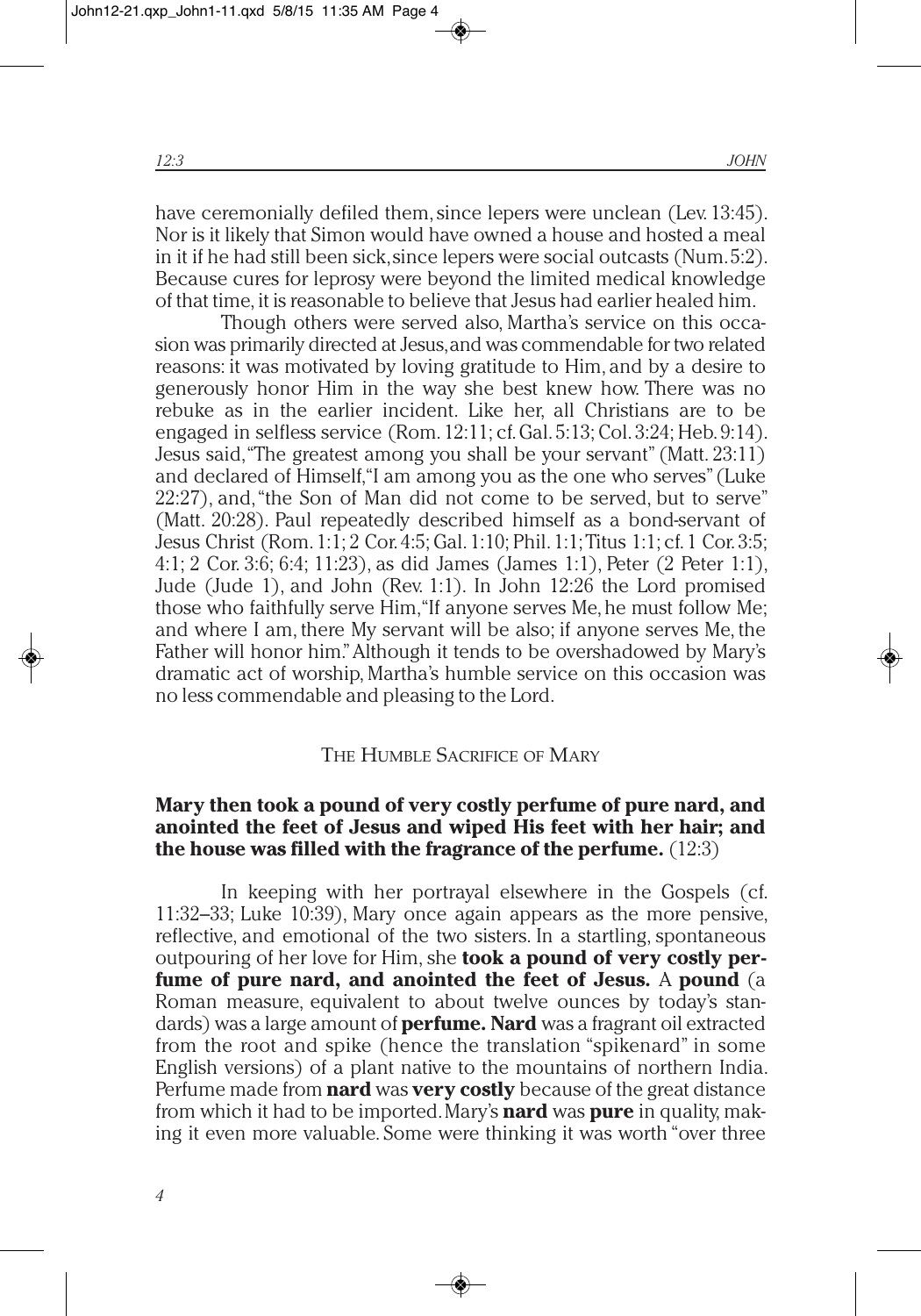hundred denarii" (Mark 14:5), and Judas agreed with that valuation (John 12:5).As noted in the discussion of verse 5 below,such an amount would be equal to a year's wages.The expensive alabaster vial in which it was stored also added to its value (Matt. 26:7). She broke the vial (Mark 14:3), thus giving up the whole thing—both contents and container. The perfume likely made up a sizeable portion of Mary's net worth.But like David (2 Sam. 24:24), she refused to offer the Lord something that cost her nothing.She acted in unrestrained love.

Matthew's (26:7) and Mark's (14:3) parallel accounts note that Mary poured the perfume on Jesus' head, while John says that she **anointed** His **feet.** All three accounts are in perfect harmony. Since the Lord was reclining at a low table, with His feet extended away from it, Mary could have easily poured the perfume first on His head, then His body (Matt. 26:12), and finally on His feet.Then, in an act that shocked the onlookers even more than the pouring out of expensive perfume, she **wiped His feet with her hair.** The Jews considered washing the feet of another person to be degrading,a necessary task to be done only by the most menial slaves (cf. John 1:27). None of the Twelve at the coming Passover meal in the upper room were willing to serve the others by washing their feet, so in a supreme act and example of lowliness, Jesus did it (cf. 13:1–15). But even more shocking than her costly and lowly washing of Jesus' feet was the fact that Mary let down her hair. For a respectable Jewish woman to do that in public would have been considered indecent,perhaps even immoral.But Mary was not concerned with the shame she might face as a result.Instead,she was solely focused on pouring out her love and in honoring Christ,with no thought of any perceived shame that it might bring to her.

John's note that **the house was filled with the fragrance of the perfume** is the kind of vivid detail an eyewitness would recall. It also testifies to the extravagance of Mary's act of humble devotion. She was heedless of its cost, both financially and to her reputation.The measure of her love was her total abandonment to Jesus Christ.Consequently, Mary's noble act would,as the Lord declared,be spoken of as a memorial of her love wherever the gospel is preached (Mark 14:9).

It must be noted here that Luke records a very similar incident:

Now one of the Pharisees was requesting Him to dine with him,and He entered the Pharisee's house and reclined at the table.And there was a woman in the city who was a sinner; and when she learned that He was reclining at the table in the Pharisee's house, she brought an alabaster vial of perfume, and standing behind Him at His feet,weeping,she began to wet His feet with her tears,and kept wiping them with the hair of her head, and kissing His feet and anointing them with the perfume. Now when the Pharisee who had invited Him saw this, he said to himself,"If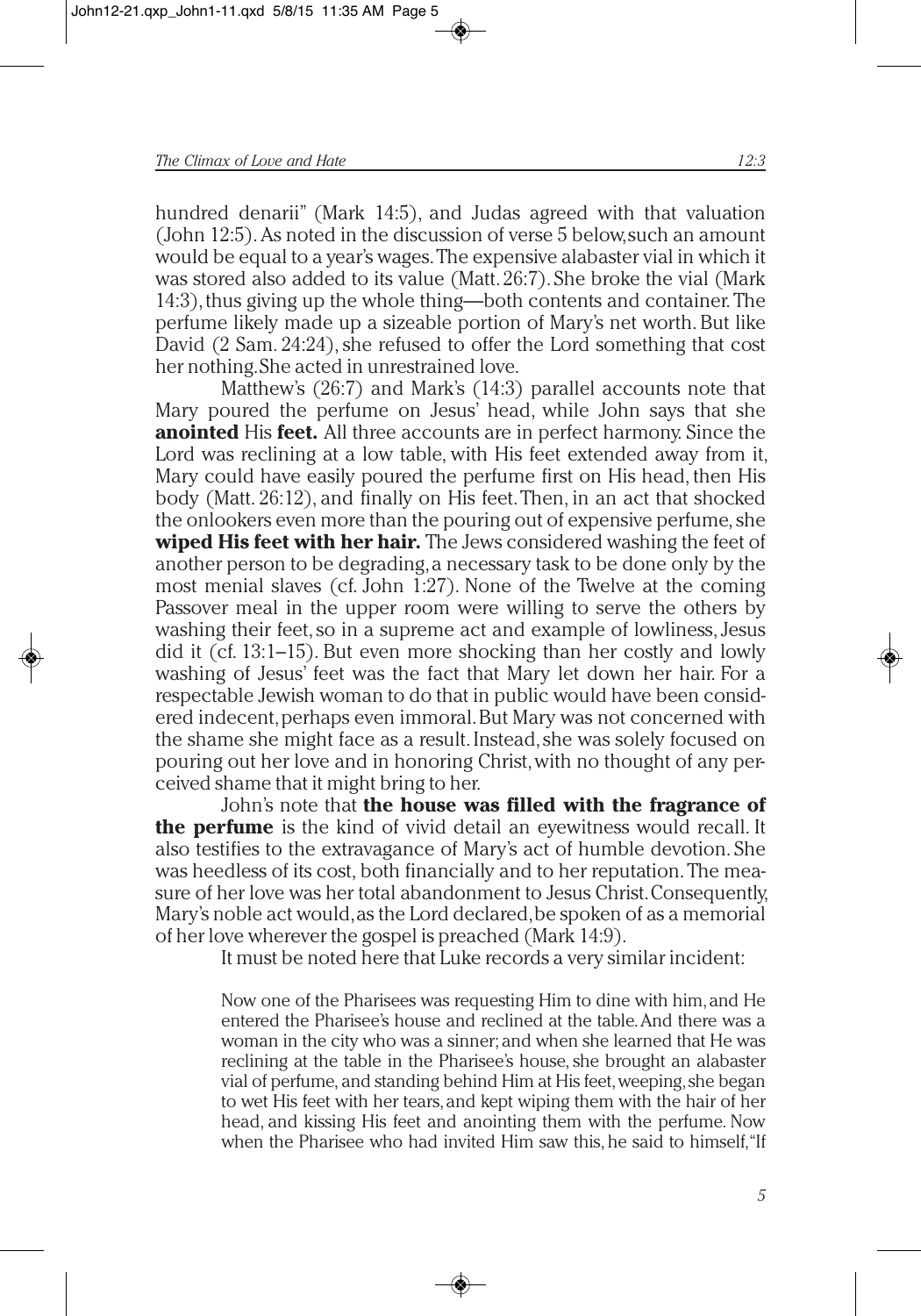this man were a prophet He would know who and what sort of person this woman is who is touching Him, that she is a sinner." (Luke 7:36–39)

That this is a completely different event is clear because it took place in Galilee, not Bethany; it featured a woman who was a sinner (likely a prostitute), not Mary; and occurred much earlier in our Lord's life, not during Passion Week.It also was an event at the house of a Pharisee,not Simon the leper.

#### THE HYPOCRITICAL SELF-INTEREST OF JUDAS

**But Judas Iscariot, one of His disciples, who was intending to betray Him, said, "Why was this perfume not sold for three hundred denarii and given to poor people?" Now he said this, not because he was concerned about the poor, but because he was a thief, and as he had the money box, he used to pilfer what was put into it. Therefore Jesus said, "Let her alone, so that she may keep it for the day of My burial. For you always have the poor with you, but you do not always have Me."** (12:4–8)

The stunned silence that must have followed Mary's startling and unexpected act was suddenly broken by a voice raised in protest. The conjunction *de* (**but**) introduces the stark contrast between Mary's selflessness and Judas's selfishness. As is always the case in the Gospels, John's description of **Judas Iscariot** emphasizes two facts.First,he was **one of** the Lord's **disciples** (Matt. 10:4; 26:14, 47; Mark 14:43; Luke 22:3, 47; John 6:71); second, he **was intending to betray Him** (Matt. 26:25; 27:3;Mark 3:19; 14:10; Luke 6:16; 22:4,48;John 6:71; 13:2,26–29; 18:2,5; cf. Acts 1:16).So shocking and singularly defining was Judas's betrayal that the gospel writers could not think of him or refer to him apart from it. That he was not merely a follower of Christ, but one of the Lord's inner circle, makes his betrayal all the more heinous. It was the most despicable act in all of human history—and the one that merited the most severe punishment.In the chilling words of the Lord Jesus Christ,"Woe to that man by whom the Son of Man is betrayed! It would have been good for that man if he had not been born"(Matt. 26:24).

Wanting to appear philanthropic, Judas acted outraged over such a profligate waste of money,exclaiming,**"Why was this perfume not sold for three hundred denarii and given to poor people?"** Chronologically, these are Judas's first recorded words in the New Testament.They expose the avarice, ambition, and selfishness that ruled his heart.He had cast his lot with Jesus,expecting Him to usher in the politi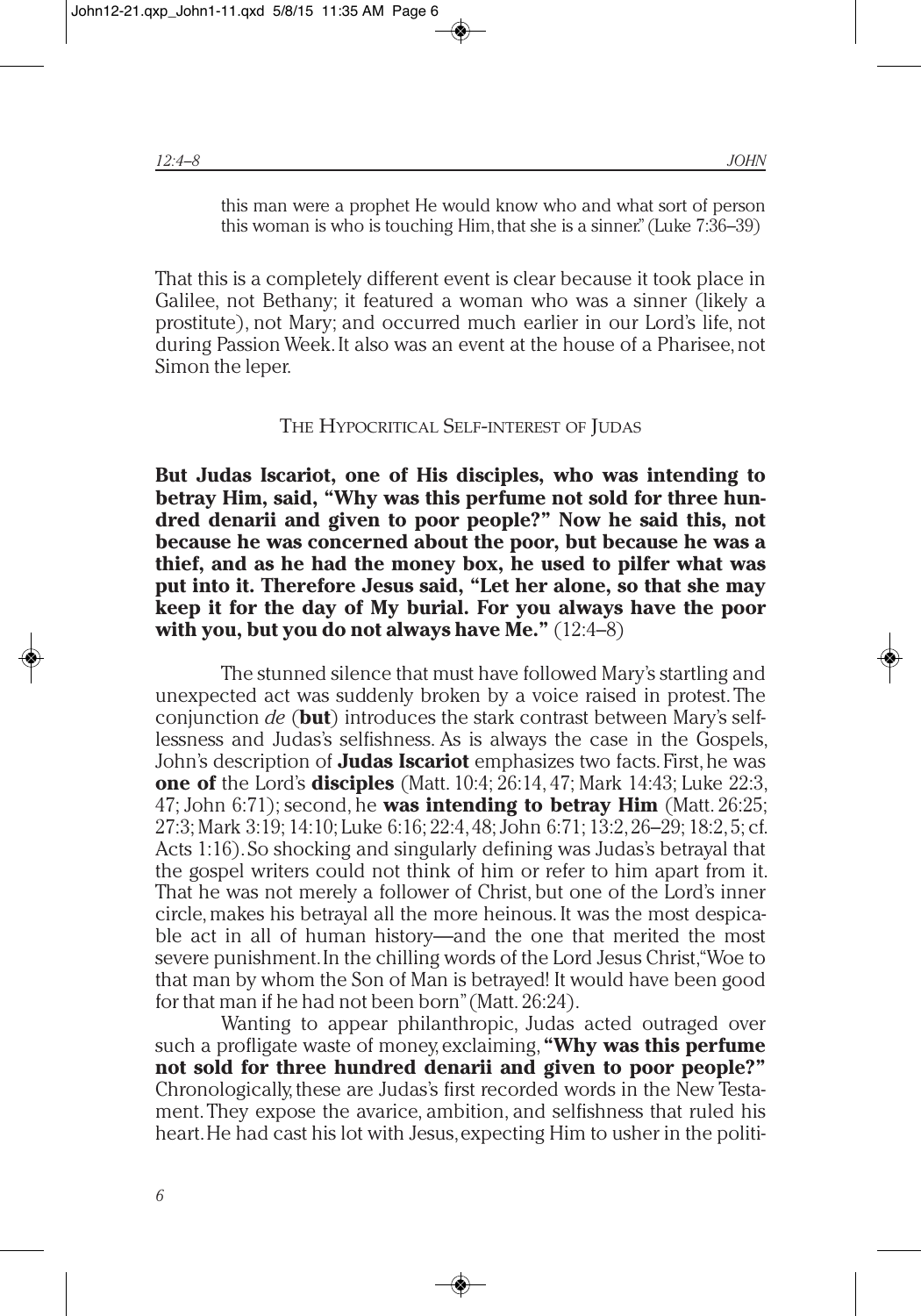cal,earthly messianic kingdom most Jewish people were looking for. As one of the inner circle,Judas had eagerly anticipated an exalted position in that kingdom.But now,for him,that dream had turned to ashes.Jesus had so antagonized the Jewish leaders that they intended to kill Him (John 7:1; 11:53). Not only that, the Lord Himself warned the disciples that His death was inevitable (e.g.,Mark 8:31; 9:31; 10:33).And when the Galilean crowds sought to crown Jesus as the earthly king Judas thought He would be,the Lord refused to cooperate with them (John 6:14–15).

Disillusioned,Judas—facing the end of his ambitions—decided to at least get some financial compensation for the three years he had wasted on Jesus. John, not seeing it at that moment, but writing in retrospect many years later, makes the appropriate inspired comment on Judas's real motive: he **said this, not because he was concerned about the poor, but because he was a thief, and as he had the money box, he used to pilfer what was put into it.** As noted above, Mary's perfume was worth a lot of money;since a denarius was a day's wages for a common laborer (Matt. 20:2),**three hundred denarii** equaled a year's wages (allowing for Sabbaths and other holy days on which no work was done).Seeing that much money elude his grasp infuriated Judas,and he lashed out at Mary."Judas'disapproval of Mary's action related not to loss of opportunity to do more for the poor but to his own loss of opportunity to steal from the common purse" (Colin Kruse,*The Gospel According to John*, The Tyndale New Testament Commentaries [Grand Rapids: Eerdmans,2003], 263). So persuasive was his seemingly righteous indignation that others joined in his protest (Matt. 26:8–9; Mark 14:4–5).

Though some have tried to attribute noble motives to Judas (i.e., by arguing that he was a misguided patriot,trying to prod Christ into ushering in His kingdom), the New Testament portrays him as nothing but a greedy thief and a murderous traitor—even a Devil (John 6:70–71; cf. 13:2, 27).Judas is the greatest example of missed opportunity in history. He lived day in and day out with Jesus Christ, God incarnate, for three years.Yet in the end Judas rejected Him,betrayed Him,was overcome by guilt (but not genuine repentance),committed suicide,and went"to his own place"(Acts 1:25)—that is,hell (John 17:12) in its most potent form.

The Lord immediately defended Mary, sternly rebuking Judas (the verb translated **let alone** is in the second person singular,meaning "you") by commanding him,**"Let her alone, so that she may keep it for the day of My burial."** Jesus obviously did not mean that Mary would keep the perfume (or at least part of it) until His burial,since she had just poured it all out (cf. Mark 14:3).While commentators disagree on how to understand these words, the most satisfactory solution is to understand an ellipsis in the Lord's statement. Supplying the missing words, the sense would be,"Let her alone; she did not sell the perfume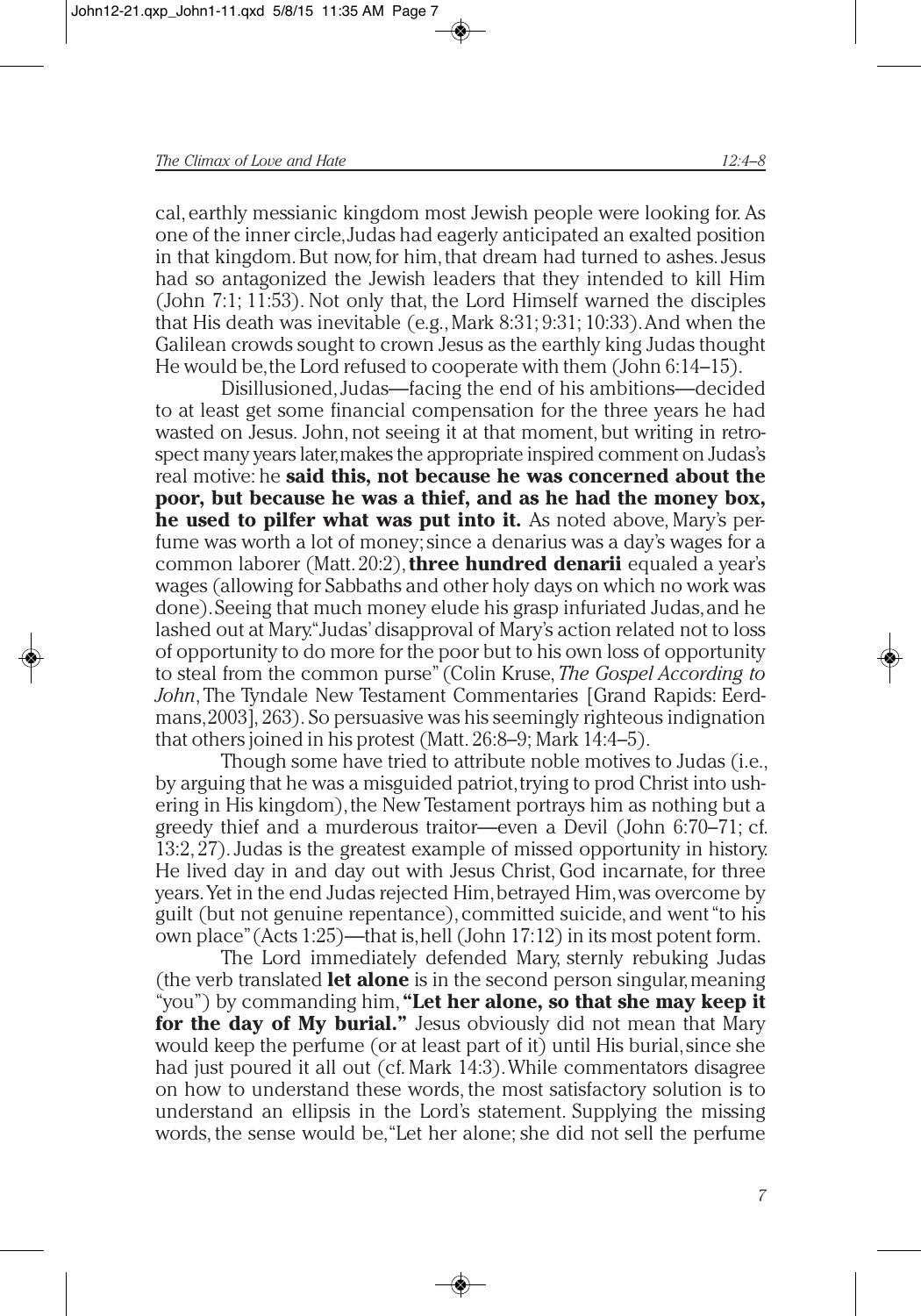[as you wish she had], so that she could keep it for the day of my burial" (cf. D.A.Carson,*The Gospel According to John*,The Pillar New Testament Commentary (Grand Rapids: Eerdmans, 1991), 429–30; cf. Andreas J. Köstenberger, *John*, Baker Exegetical Commentary on the New Testament [Grand Rapids:Baker, 2004], 363–64).

Mary's act was a spontaneous outpouring of her love and devotion to Christ.Yet,like Caiaphas's unwitting prophecy (11:49–52),it had a deeper significance.In Matthew 26:12 Jesus said,"When she poured this perfume on My body, she did it to prepare Me for burial" (cf.Mark 14:8). The **burial** of which Jesus prophetically spoke was not the actual placing of His dead body in the tomb, but the anointing she had just done, which He saw as a symbol of His soon coming death and burial. Part of the lavish expenditures associated with many first-century funerals was the cost of perfumes to mask the odor of decay (cf. John 11:39).This act by Mary, as in the case of Caiaphas (11:49–52) revealed a far greater reality than she realized at the time. Her anointing prefigured the one Joseph of Arimathea and Nicodemus would later perform on His body after Jesus'death (John 19:38–40).

If Judas had really wanted to help the poor, he would not have lacked opportunity since, as Jesus reminded them all (the verb and pronoun in this phrase are plurals), **"You always have the poor with you"** (cf.Mark 14:7).The Lord was not disparaging the giving of charity to the poor (cf.Deut. 15:11), but rather was challenging the disciples to keep their priorities straight.The opportunity to do good to Him,as Mary had done, would not last long, because they would **not always have** Him physically present with them. Here again the Lord's words were a prediction of His coming death, now less than a week away.

Judas now stood at the crossroads.Unmasked as a hypocrite, pretending to care for the poor while in reality embezzling from the common purse,he faced the ultimate decision.He could fall at Jesus'feet in humble, penitent repentance, confess his sin, and seek forgiveness. Or he could pridefully harden his heart, refuse to repent, surrender to Satan's influence,and betray the Lord.Tragically and sinfully, he chose the latter course, with full and sole culpability for its consequences, though it fulfilled the purpose of God for the sacrifice of His Son (cf.13:18–19).Immediately after this incident,"Judas Iscariot, who was one of the twelve, went off to the chief priestsin order to betray Him to them.They were glad when they heard this, and promised to give him money.And he began seeking how to betray Him at an opportune time"(Mark 14:10–11).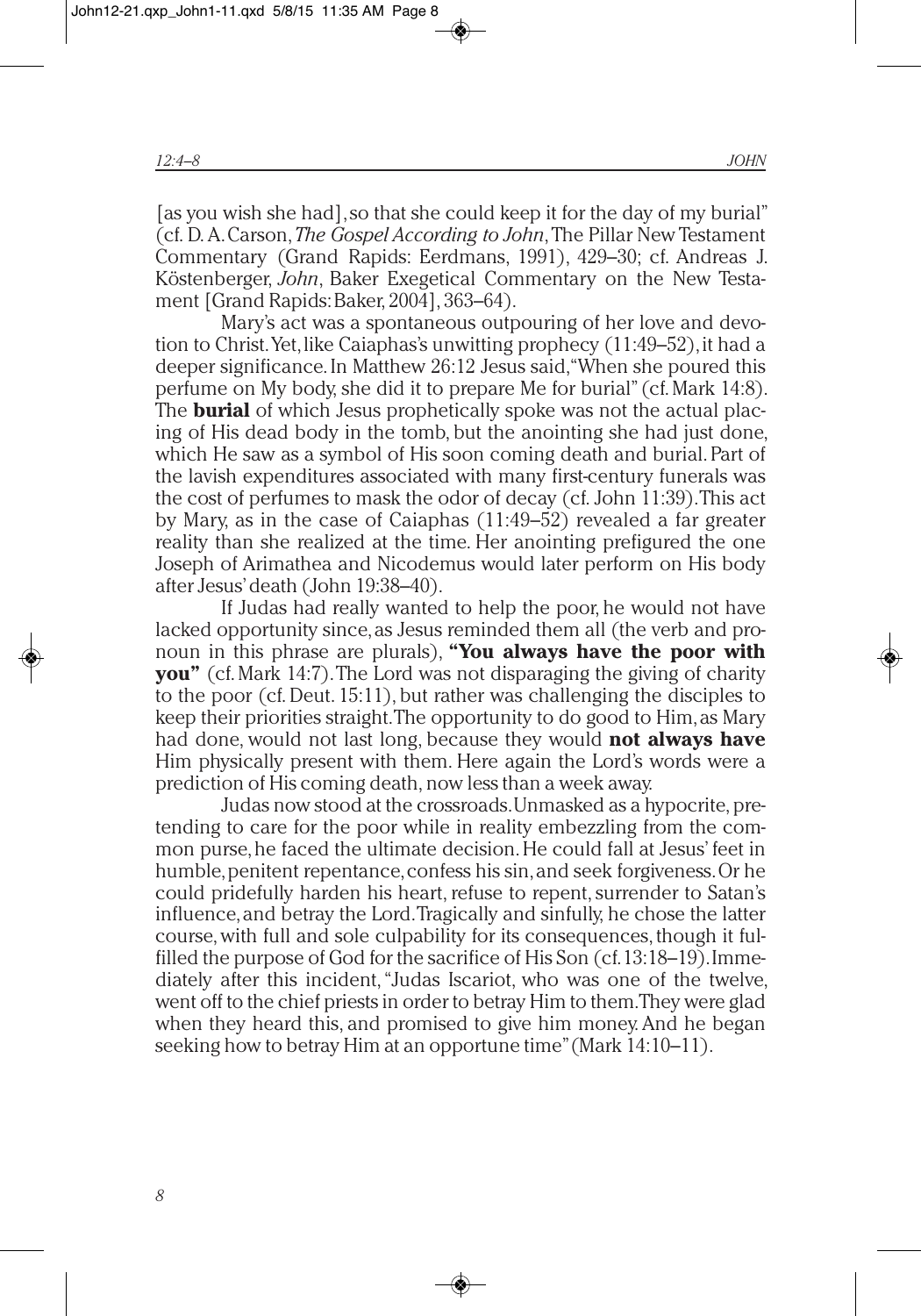#### THE HOLLOW SUPERFICIALITY OF THE PEOPLE

# **The large crowd of the Jews then learned that He was there; and they came, not for Jesus' sake only, but that they might also see Lazarus, whom He raised from the dead.** (12:9)

After the Sabbath, a **large crowd of the Jews** who were in Jerusalem for Passover **learned that** Jesus **was** in Bethany. (The term **Jews** here does not refer to the religious leaders, but to the common people [cf.11:55–56].) They **came** to Bethany **not for Jesus' sake only, but that they might also see Lazarus, whom He raised from the dead.** News of that sensational miracle had spread, and the curious crowd wanted to see both the miracle worker,and the one whom He had raised.

These people were not yet openly hostile to Jesus,like Judas and the religious leaders, but neither were they committed to Him, like Martha and Mary. They were the thrill seekers, following the latest sensation,superficially interested in Jesus, but spiritually indifferent and ultimately antagonistic to Him.Like the members of the Laodicean church, they were "lukewarm, and neither hot nor cold" (Rev. 3:16). At the triumphal entry they would hail Him, shouting "Hosanna! Blessed is He who comes in the name of the Lord, even the King of Israel" (John 12:13). But only a few days later they would scream,"Away with Him, away with Him, crucify Him!" (John 19:15), and some would come to mock Him as He was hanging on the cross (Matt.27:39–40).

# THE HOSTILE SCHEMING OF THE LEADERS

# **But the chief priests planned to put Lazarus to death also; because on account of him many of the Jews were going away and were believing in Jesus.** (12:10–11)

By no means did the crowds that flocked to Bethany to see Jesus and Lazarus escape the notice of the Jewish authorities.The ruthless **chief priests** had already plotted to kill Jesus (11:53); now they expanded the plot and **planned to put Lazarus to death also.** As living proof of Jesus'miraculous power,the resurrected Lazarus presented a great threat to the Sadducees,because **on account of him many of the Jews were going away and were believing in Jesus** (cf. 11:48). He was an undeniable testimony to the Lord's messianic claims.Not only that,a resurrected man was also an embarrassment to the Sadducees in another way: they denied the resurrection of the dead (Matt. 22:23), and he was